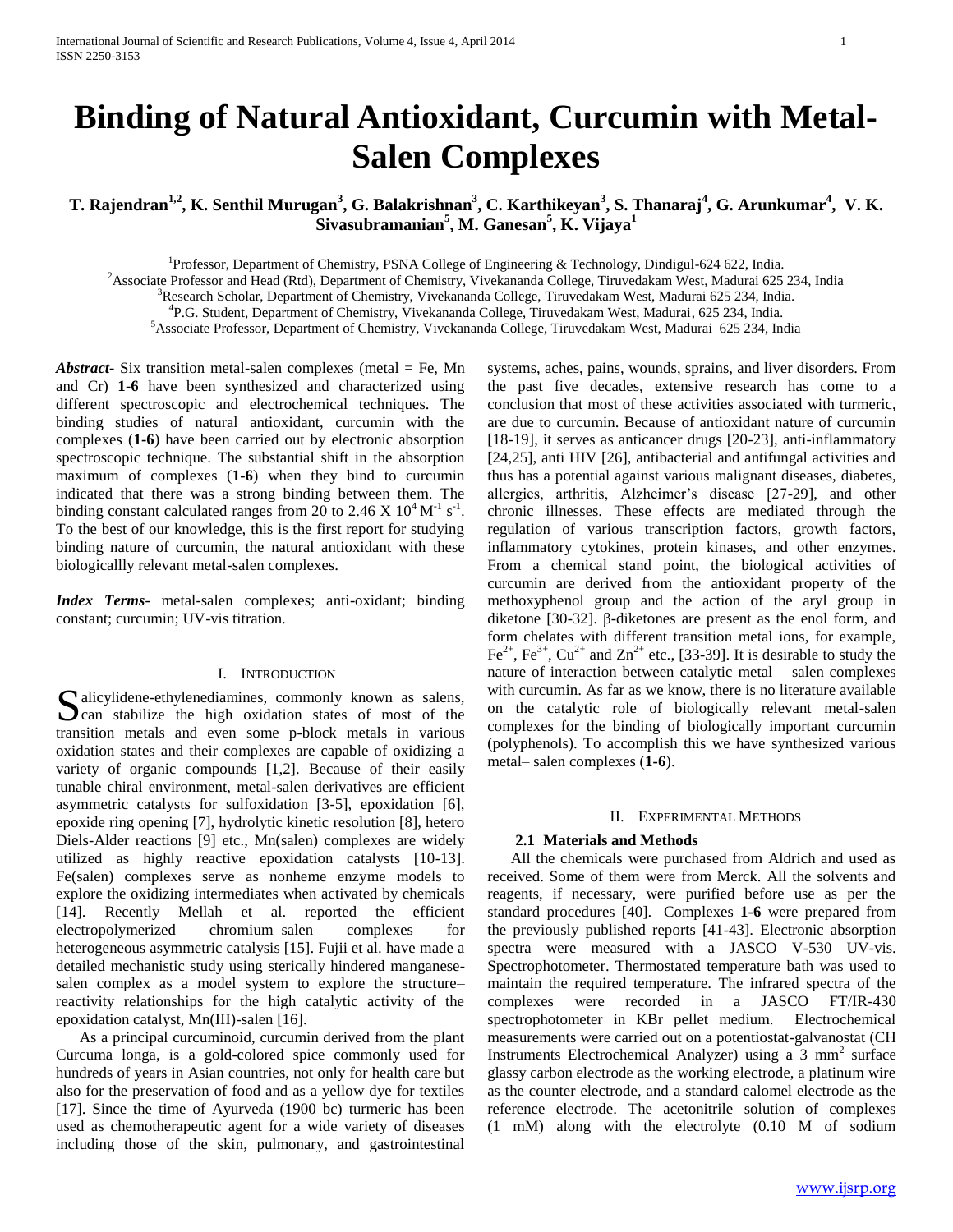perchlorate) was purged with nitrogen for about twenty minutes before the electrochemical measurements.

# **2.2 Evaluation of molar extinction coefficient**

In spectrophotometry, the intensity of the incident light  $(I_0)$ , the intensity of the transmitted light (I), the concentration of the solution (C), the path length of the beam of light within the solution (l) and molar extinction coefficient (ε) which is characteristic of the absorbing substance are related by the Beer-Lambert Law as:

I = Io exp (ε.C.l) Absorbance or optical density  $(OD) = log I/Io = \epsilon.C.1$ 

 The instrument gives the optical density directly. By substituting the values of 'C' and 'l' the molar extinction coefficient (ε) can be calculated.

#### III. RESULTS AND DISCUSSION

 The structures metal-salen complexes (metal = Fe, Mn, Cr) **1- 6** and curcumin are shown in Figure 1. (Insert Figure 1)

## **3.1. Characterization by UV-Vis spectral techniques**

 The absorption spectrum of complex **4** (Figure 2, left) shows a broad band at 463 nm, a shoulder at 299 nm and a sharp peak at 258 nm. The peak at 463 nm is assigned to the LMCT transition and those at 299 nm and 258 nm are assigned to the  $\pi$ - $\pi$ <sup>\*</sup> transitions [41-43]. The LMCT absorption maximum is sensitive

The binding constant can be calculated using the following equation.

| [Complex][Substrate] | $[Complex] + [Substrate]$           |                                |
|----------------------|-------------------------------------|--------------------------------|
|                      | ----------------------------------- |                                |
| ΛА                   | Λε                                  | $K_{h}$ . $\Delta \varepsilon$ |

## Where,

 $\Delta A$  = difference absorption in presence and absence of substrate

 $Δε =$  difference in extinction coefficient

 $K_b$  = binding constant

 The binding constants calculated were in the range from 20 to 2.46 X  $10^4$  (Tables 3-8) for the interaction of curcumin with different metal-salen complexes (**1-6)**. The enormous increase in the binding constants revealed the fact that the well known catalyst, Fe(salen) binds extensively with the curcumin in acetonitrile medium. As per the observations of Zsila et.al [44], the binding behaviour may be due to the interaction of curcumin in the keto-enol form. In order to check the influence of the electronic effect on the binding phenomenon, the binding constants were calculated for Fe-Cl salen (**2**) using UV-vis titrations. To our surprise the binding constant values remain constant in the range 56-101. The chloro substitution on the salen moiety retards the binding to the tune of three orders. Also the UV-vis titrations explicitly reveal the fact that the electron donating nature of methyl moiety in the 5 and 5' positions retards the binding due to the accumulation of negative charge on the central metal atom. Due to the enhanced negative charge on the binding site, the electron donating groups in salen part renders

to the nature of the substituent in the salen ligand (Table 1). The parent iron(III)-salen complex shows characteristic absorption at  $\lambda_{\text{max}} = 470$  nm. Introduction of an electron with drawing 5-NO<sub>2</sub> group shifts the  $\lambda_{\text{max}}$  value from 470 to 463 nm. The other complexes show  $\pi$ - $\pi$ <sup>\*</sup> transitions at 200-300 nm and LMCT transition at 400-475 nm similar in both size and shape. Curcumin in acetonitrile (Figure 2, right) shows three strong absorption bands at 248, 298 and 416 nm. The binding of curcumin with complexes (**1-6**) is inferred from the change in the shape of the LMCT absorption of complex and a substantial shift in the  $\lambda_{\text{max}}$  value during the incremental addition of curcumin to metal-salen complexes (Tables 3-8).

(Insert Figure 2 and Table 1)

## **3.2. Characterization by IR – Spectral techniques**

 The infrared spectra of the complexes were collected in Table 2. The  $v^{-1}$  (C= O) band at 1252 cm<sup>-1</sup> and  $v^{-1}$ (H-C=N) band at 1633 cm-1 were found for complex **4** [42]. Similar values were also obtained for other complexes (see ESI). (Insert Table 2)

#### **3.3. Cyclic voltammetric studies**

 The electrochemical properties of complexes **1-6** were collected in Table. 1 and are in accordance with our previously published data [42].

## **3.4. Binding studies of curcumin with metal-salen complexes**

less binding. This was substantiated by the observed binding constant in the range 20 to 59. An interesting thing is the chloro substitution should enhance the binding on the basis of the reactivity principle. Rather it retards the binding  $(K_b = 56-101)$ . This may be explained by the domination of the electronic factor rather than the inductive effect.

(Insert Figure 3)

 Further checking was carried out by the UV-visible titration of Fe-nitrosalen complex (**4**) with curcumin. The result showed enhanced binding constant values in the range  $4.2 \text{ X } 10^3$  to  $4.9 \text{ X}$ 10<sup>3</sup>. This elevated value proved the dominant effect of electron withdrawing group on the binding phenomenon. The UV-visible binding studies paved a new path to understand the novel binding mechanism of the well known biologically important anticancer reagent, curcumin and the biocatalyst Fe-salen complex. To get an idea about the role of protic solvent on the binding, we have carried out a sample UV-visible titration with Fe-Cl salencurcumin system in ethanolic medium. The expected hydrogen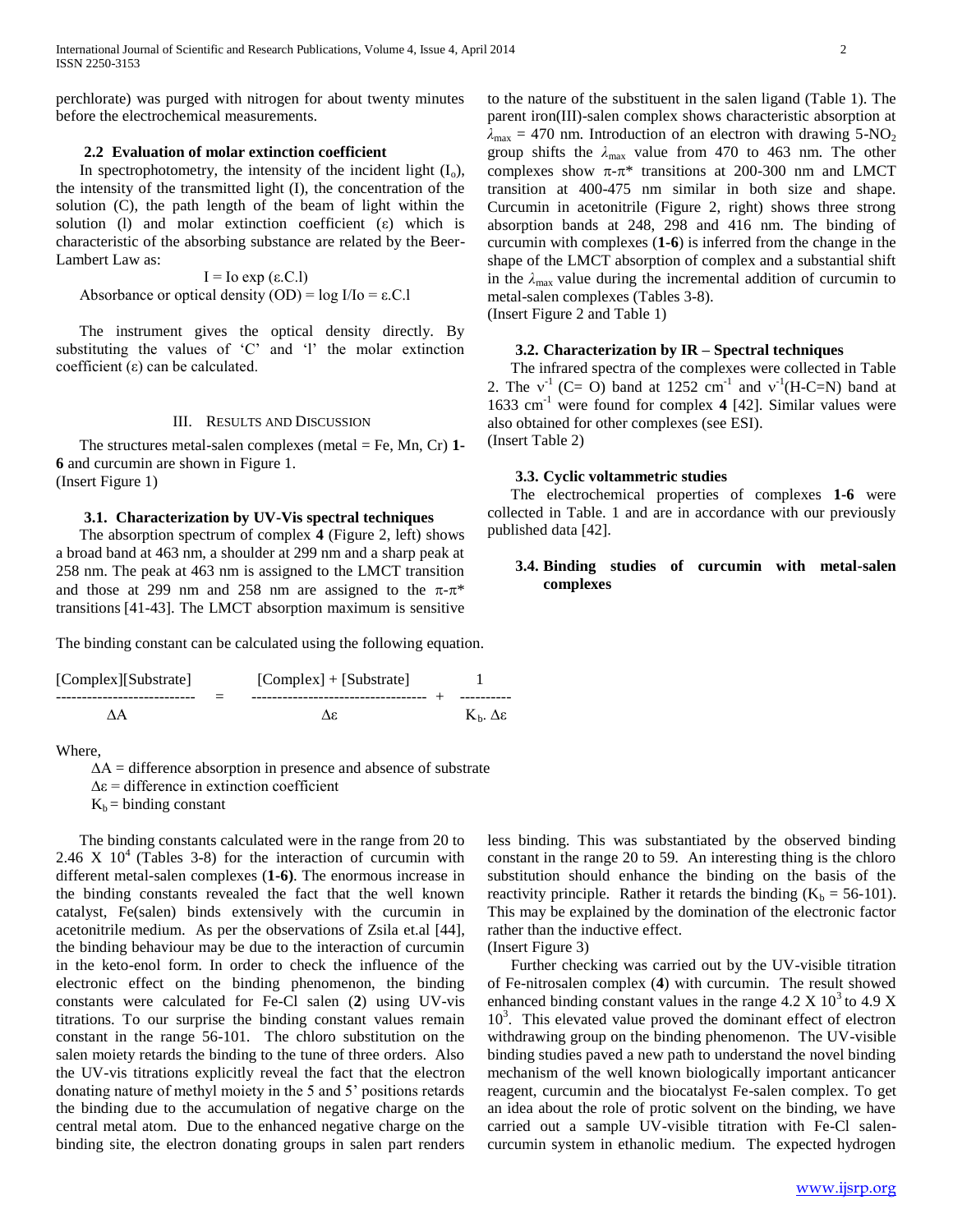bonding and enhanced polarity actually increases the binding by almost one order. i.e. the binding constant value ranges from 120 to 670 (56-100 in acetonitrile). (Insert Tables 3-8)

## **3.5. Role of central metal ion in the binding behaviour**

 Curcumin and manganese complex of curcumin offer protective action against vascular dementia by exerting antioxidant activity. Hence changing the central atom of the Metal-salen complex will be an interesting study in the said binding behaviour. We have systematically changed the Fe  $^{III}$ -d<sup>5</sup> system by  $Mn^{III} - d^4$  system. The binding behaviour of the Mnsalen complex with curcumin exhibits almost a similar behaviour. The binding constants were in the range of  $3.0 \times 10^3$ to 4.6 X  $10<sup>3</sup>$  (due to the poor solubility of the Mn-salen complex in acetonitrine, ethanol was used as solvent). The shoulder at 409 of the Mn-salen complex (**5**) gradually shifts from 394 nm to 425 nm on the subsequent addition of curcumin. The interesting observation is the  $\lambda_{\text{max}}$  of Mn-salen finally merges with the  $\lambda_{\text{max}}$ (423nm) of curcumin. Hence a change in the metal ion system does not show a marked change in the binding behaviour. A further insight was attempted by changing the Fe $^{III}$ -d<sup>5</sup> system to Cr<sup>III</sup>-d<sup>3</sup> system. The binding behaviour of Cr-salen (**6**) with curcumin reveals almost a similar behaviour. The binding constants were found to be in the range of  $2.6 \times 10^3$ to 4.5 X  $10<sup>3</sup>$  which shows a closer resemblance to that of Mnsalen –curcumin system. Hence a change in the central metal ion does not have a prominent role in the binding behaviour.

#### **3.6. Probable Mechanism**

 The iron salen complex has its absorption maximum at 470 nm, whereas curcumin at 417 nm in acetonitrile. On the addition of curcumin,  $[2\times10^{-6}$  M] the  $\lambda_{\text{max}}$  of the iron-salen complex (I) shifts to 460 nm, whereas the absorption peaks at 299 nm and 258 nm remains unchanged. Subsequent addition of curcumin  $(4\times10^{-6}M)$  leads to further hypsochromic shift in the absorption maximum i.e, 441 nm. Incremental addition of curcumin changes the absorption maximum to 393 nm ( $10 \times 10^{-6}$ M). Further addition increases the absorbance only keeping the  $\lambda_{\text{max}}$ almost constant. There is a shift of 77 nm is the absorption maximum of the iron-salen complex on the incremental addition of curcumin. The shifting of  $\lambda_{\text{max}}$  absorption towards the higher energy side (blue shift) is the evidence for the extensive binding of curcumin with the complex. We can explain the binding and blue shift in the absorption maximum of the iron-salen complexes in line with Zsila et al. [44]. He mentioned when curcumin binds to Human Serum Albumin (HSA) its two halves rotate around the central methylene group. It is a general concept that a blue shift in the absorption maximum is due to the formation of species with constrained geometry.

 In a similar way the binding studies of methyl salen complex reveal the fact that the  $\lambda_{\text{max}}$  of the complex shifts from 486 nm to 440 nm on the addition of  $2\times10^{-6}$  M curcumin. It further shifts to 415 nm on further addition of curcumin. Continuous titration of curcumin with increasing concentrations exhibits an interesting binding phenomenon. A total of 71 nm shift is observed in this case. It is well documented that, due to its β-diketone moiety, curcumin exists entirely in the enol form with a trans-geometry both in solid state [45] and solution [46-48]. Thus, in this planar

geometry the  $\pi$ -systems of the two feruloyl chromophores are allowed to interact with each other via the central,  $sp^2$  hybridized carbon atom resulting in a common conjugated  $\pi$ system [49,50]. Yellow coloured acetonirtrile solutins of curcumin exhibit an intense, round-shaped absorption band centerd at 417 nm in acetonitrile, this band shows a characteristic vibrational fine structure which resembles the spectra of fully conjugated linear molecules such as carotenes and carenoids [49]. It should be emphasized that the visible absorption band of cucumin stems from a  $\pi$ - $\pi$ <sup>\*</sup> transition and not from an n- $\pi$ <sup>\*</sup> one as stated by Balasubramanian based on theoretical calculations [51]. Most likely, the weak, electronic dipole forbidden  $n \rightarrow \pi^*$ band is located somewhere under the main absorption band. Based on experimental data, several investigators suggested the first excited state of curcumin is highly polar due to intramolecular charge transfer from the phenyl ring towards the carbonyl moiety [48-50]. It was reported, when curcumin binds to Fe-salen complex its two halves rotate around the central methylene group. Such rotation, however, decreases or completely cancels  $\pi$ -conjugation between the two feruloyl parts, so the absorption maximum should shift below 400 nm, as in the case of cucumin derivates bearing a bulky substituent at the central methylene atom [52].

### IV. ACKNOWLEDGEMENT

 We thank the Principal, the Management and the Head of the Department of Chemistry, Vivekananda College, Tiruvedakam West, Madurai, India for providing all the facilities to carry out this research work. The Principal, the Management and the Head of the Department of Chemistry of PSNA College of Engineering & Technology, Dindigul-624 622, India are sincerely acknowledged for their support.

#### V. CONCLUSION

 Six Metal-salen complexes (Metal-Fe, Mn and Cr) have been synthesized and characterized by using UV-visible, IR and CV techniques. The binding studies with the curcumin revealed the fact that there is a strong interaction (binding) between the complexes **1-6** and curcumin. The binding constants calculated ranges from 20 to 2.5  $\times$  10<sup>4</sup>. Further a shift in the absorption maximum of the Fe-salen complex to the higher energy side to the tune of 77 nm (hypsochromic effect) is an indication of the binding. A change in the central transition metal ion (Fe, Mn, Cr) also insists the same binding behavior. A change in the polarity of the solvent in some specific cases also revealed the expected trend in the binding nature.

#### **REFERENCES**

- [1] Larrow, J.F.; Jacobsen, E.N. Asymmetric Processes Catalyzed by Chiral (Salen)Metal Complexes. Topics Organomet. Chem. 6, 123–152 (2004).
- [2] Zulauf, A.; Mellah, M.; Hong, X.; Schulz, E. Recoverable chiral salen complexes for asymmetric catalysis: recent progress. Dalton Trans. 39, 6911–6935 (2010).
- [3] Choi, J.Y.; Hwang, G.S.; Senapati, B.K.; Ryu, D. H. Efficient Asymmetric Sulfoxidation by Chiral Salen-Mn(III) Complexes. Bull. Korean Chem. Soc. 29, 1879- 1880 (2008).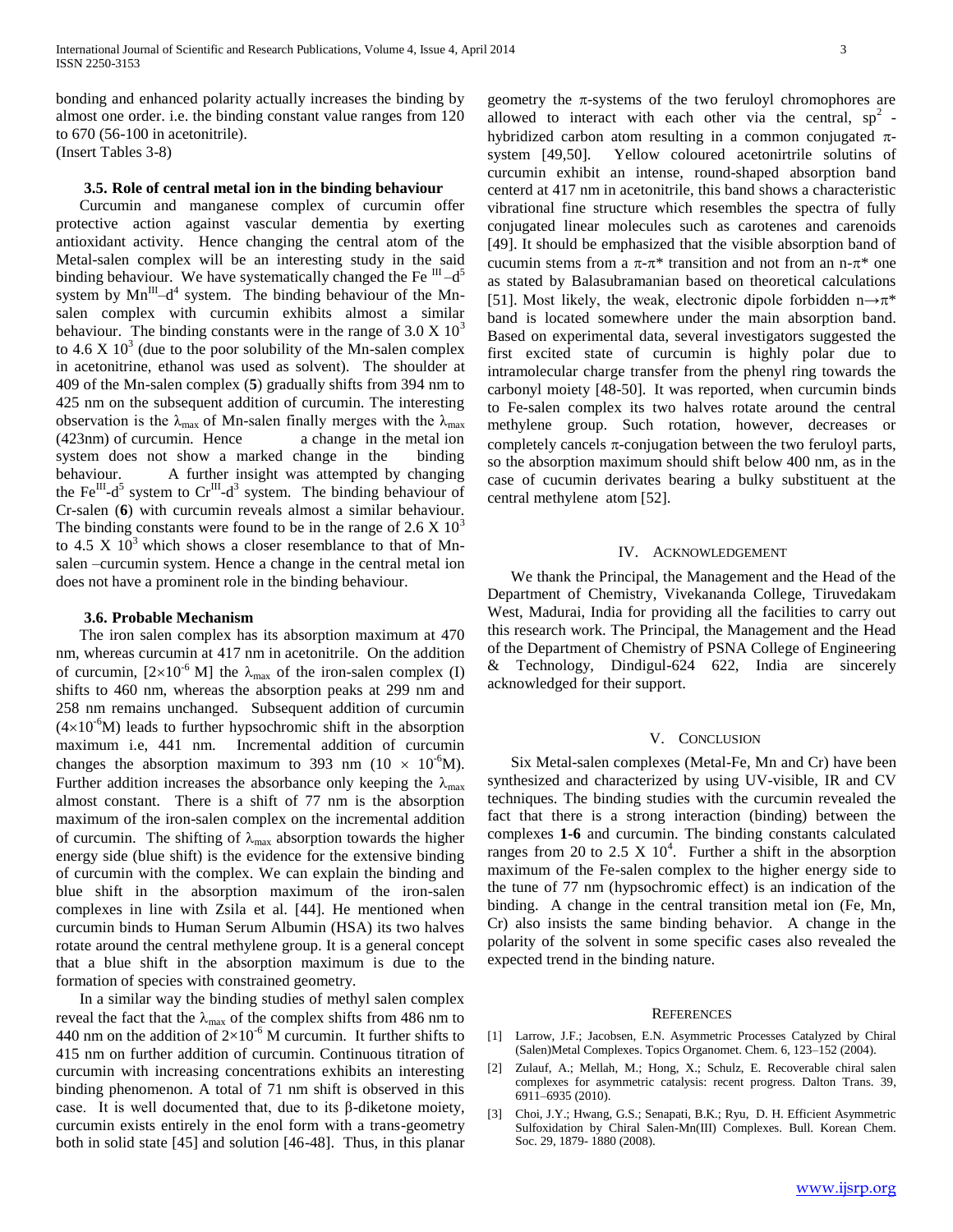- [4] Gao, A.; Wang, M.; Shi, J.; Wang, D.; Tian, W.; Sun, L. Asymmetric oxidation of sulfides catalyzed by chiral (salen)Mn(III) complexes with a pyrrolidine backbone. Appl. Organometal. Chem. 20, 830–834 (2006).
- [5] Schoumacker, S.; Hamelin, O.; Pecaut, J.; Fontecave, M. Catalytic Asymmetric Sulfoxidation by Chiral Manganese Complexes:  Acetylacetonate Anions as Chirality Switches. Inorg. Chem. 42, 8110-8116 (2003).
- [6] Xu, D.; Wang, S.; Shen, Z.; Xia, C.; Sun, W. Enantioselective oxidation of racemic secondary alcohols catalyzed by chiral Mn(III)-salen complexes with N-bromosuccinimide as a powerful oxidant. Org. Biomol. Chem. 10, 2730 (2012).
- [7] Dioos, B.M.L.; Jacobs, P.A. Impregnation of dimeric CrIII(salen) on a silica and its application in epoxide asymmetric ring opening reactions. Applied Catalysis A: General. 282, 181-188 (2005).
- Zheng, X.; Jones, C. W.; Weck, M. Poly(styrene)-Supported Co–Salen Complexes as Efficient Recyclable Catalysts for the Hydrolytic Kinetic Resolution of Epichlorohydrin. Chem. Eur. J. 12, 576-583 (2006).
- [9] Mellah, M.; Ansel, B.; Patureau, F.; Voituriez, A.; Schulz, E. Electropolymerized Cr–salen complexes for the heterogeneous asymmetric hetero Diels-Alder reaction. Journal of Molecular Catalysis A: Chemical. 272, 20-25 (2007).
- [10] Srinivasan, K.; Michaud, P.; Kochi, J.K. Epoxidation of olefins with cationic (salen)manganese(III) complexes. The modulation of catalytic activity by substituents. J. Am. Chem. Soc. 108, 2309–2320 (1986).
- [11] Zhang, W.; Loebach, J. L.; Wilson, S. R.; Jacobsen, E.N. Enantioselective epoxidation of unfunctionalized olefins catalyzed by salen manganese complexes. J. Am. Chem. Soc. 112, 2801–2803 (1990).
- [12] Irie, R.; Noda, K.; Ito, Y.; Katsuki, T. Enantioselective epoxidation of unfunctionalized olefins using chiral (salen)manganese(III) complexes.Tetrahedron Lett. 32, 1055–1058 (1991).
- [13] McGarrigle, E. M.; Gilheany, D. G. Chromium- and Manganese-salen Promoted Epoxidation of Alkenes. Chem. Rev. 105, 1563–1602 (2005).
- [14] Kurahashi, T.; Kobayashi, Y.; Nagatomo, S.; Tosha, T. Kitagawa, T. Fujii, H. Oxidizing Intermediates from the Sterically Hindered Iron Salen Complexes Related to the Oxygen Activation by Nonheme Iron Enzymes. Inorg. Chem. 44, 8156-8166 (2005).
- [15] Zulauf, A.; Hong, X.; Brisset, F.; Schulz, E.; Mellah. M. Electropolymerization of chiral chromium–salen complexes: new materials for heterogeneous asymmetric catalysis. New. J. Chem. 36, 1399–1407 (2012).
- [16] Kurahashi, T.; Kikuchi, A.; Tosha, T.; Shiro, Y.; Kitagawa, T.; Fujii, H. Transient Intermediates from Mn(salen) with Sterically Hindered Mesityl Groups: Interconversion between MnIV-Phenolate and MnIII-Phenoxyl Radicals as an Origin for Unique Reactivity. Inorg. Chem. 47, 1674-1686 (2008).
- [17] Cousins, M.; Adelberg, J.; Chen, F. Antioxidant capacity of fresh and dried rhizomes from four clones of turmeric (Curcuma longa L.) grown in vitro. Ind. Crop. Prod. 25, 129−135 (2007).
- [18] Masuda T., Hidaka K., Shinohara A., Maekawa T., Takeda Y., Yamaguchi H. Chemical studies on antioxidant mechanism of curcuminoid: analysis of radical reaction products from curcumin. J. Agric. Food Chem, 47, 71-77 (1999).
- [19] Motterlini R., Foresti R., Bassi R., Green C.J. Curcumin, an antioxidant and anti-inflammatory agent, induces heme oxygenase-1 and protects endothelial cells against oxidative stress. Free Radical Biol. Med. 281, 303- 1312 (2000).
- [20] Naama, J.H.; Al-Temimi, A.A.; Al-Amiery, A.A.H. African Journal of Pure and Applied Chemistry. 4, 68-73 (2010).
- [21] Aggarwal B.B.,; Kumar A.; Bharti A.C. Anticancer potential of curcumin: preclinical and clinical studies. Anticancer Res. 23, 363–398 (2003).
- [22] Anto R.J.; Kuttan G.; Dinesh Babu K.V.; Rajasekharan K.N.; Kuttan R. Antitumour and free radical scavenging activity of synthetic curcuminoids. Int. J. Pharm, 131, 1-7 (1996).
- [23] Iqbal M.; Sharma S.D.;Okazaki Y.; Fujisawa M.; Okada S. Dietary Supplementation of Curcumin Enhances Antioxidant and Phase II Metabolizing Enzymes in ddY Male Mice: Possible Role in Protection against Chemical Carcinogenesis and Toxicity. Basic and Clinical Pharmacology&Toxicology. 92, 33-38 (2003).
- [24] Huang M.T.; Lysz T.; Ferraro T.; Abidi T.F.; Laskin J.D.; Conney A.H. Inhibitory effects of curcumin in vivo lipoxygenase and cyclooxygensase activities in mouse epidermis. Cancer Res. 51, 813–819 (1991).
- [25] Anto R.J.; Kuttan G.; Babu K.V.D.; Rajasekharan K.N.; Kuttan R. Antiinflammatory Activity of Natural and Synthetic Curcuminoids. Pharm. Pharmacol. Commun, 4, 103-106 (1998).
- [26] Cohly, H.H.P.; Asad, S.; Das, S.K.; Angel, M.F.; Rao, M. Curcumin and dehydrozingerone derivatives: synthesis, radio labeling, and evaluation for beta-amyloid plaque imaging. Int. J. Mol. Sci. 4, 22-33 (2003).
- [27] Ryu, E.K.; Choe, Y.S.; Lee, K.-H.; Choi, Y.; Kim, B.-T. Curcumin and Dehydrozingerone Derivatives:  Synthesis, Radio labeling, and Evaluation for β-Amyloid Plaque Imaging. J. Med. Chem. 49, 6111-6119 (2006).
- [28] Mazumdar A.; Raghvan K.; Weinstein J.; Kohn K.W.; Pommer Y. Inhibition of human immunodeficiency virus type-1 integrase by curcumin. Biochem. Pharmacol, 49, 1165–1170 (1995).
- [29] Mishra, S.; Palanivelu, K. The effect of curcumin (turmeric) on Alzheimer's disease: An overview. Ann. Indian Acad. Neurol. 11, 13–19 (2008).
- [30] Jovanovic S.V.; Boone, C.W; Steenken, S.; Trinoga, M.; Karskey, R.B. How curcumin works preferentially with water soluble antioxidants. J. Am. Chem. Soc. 123, 3064-3068 (2001).
- [31] Sun, Y.M; Zhang, H.Y.; Chen, D.Z.; Liu, C.B. Theoretical elucidation on the antioxidant mechanism of curcumin: a DFT study. Organic Lett, 4, 2909-2911 (2002).
- [32] Anto, R.J.A.; Mukhopadhyay, A.; Denning, K.; Aggarwal, B.B. Curcumin (diferuloylmethane) induces apoptosis through activation of caspase-8, BID cleavage and cytochrome c release: its suppression by ectopic expression of Bcl-2 and Bcl-xl. Carcinogenesis, 23, 143-150 (2002).
- [33] Kumar, Y.; Garg, A.; Pandey, R. Study of Fe2+-Curcumin Complex by Polarogaphy. International Journal of Research in Pharmaceutical and Biomedical Sciences. 3, 1355- 1359 (2012).
- [34] Jiao, Y.; Wilkinson, J.; Pietsch, E. C.; Buss, J.L.; Wang, W.; Planalp, R.; Trott, F. M.; Trotti, S.V. Iron chelation in the biological activity of curcumin. Free Radic. Biol. Med., 40, 1152-1160 (2006).
- [35] Jiao, Y.; Wilkinson, J.; Di, X.; Wang, W.; Hatcher, H.; Kock, N.D.; Agastino, R.D.; Knovich, M.A.; Troti, F.M.; Troti, S.V. Curcumin, a cancer chemopreventive and chemotherapeutic agent, is a biologically active iron chelator. Blood. 113, 462-469 (2009).
- [36] Hileti, D.; Panayiotodis, P.; Hoffbrand A.V. Iron chelators induce apoptosis in proliferating cells. J. Haematology. 89, 181-187 (1995).
- [37] Miyamoto, D.; Endo, N.; Oku, N.; Arima, Y.; Suzuki, T.; Suzuki, Y. β-Thujaplicin zinc chelate induces apoptosis in mouse high metastatic melanoma B16BL6 cells. Biol. Pharm. Bull. 21, 1258-1262 (1998).
- [38] Ishihara, M.; Sakagami, H. in vivo. Re-evaluation of Cytotoxicity and Iron Chelation Activity of Three,-Diketones by Semiempirical Molecular Orbital Method. 19, 119-124 (2005).
- [39] Zhao, X.-Z.; Jiang, T.; Wang, L.; Yang, H.; Zhang, S.; Zhou, P. Interaction of curcumin with Zn(II) and Cu(II) ions based on experiment and theoretical calculation. J. Molec. Str. 984, 316–325 (2010).
- [40] Furniss, B. S.; Hanooford, A. J.; Smith, P.W.G.; Tatchell, A. R. Vogel's text book of organic practical chemistry, 5th edn., Longman Scientific & Technical, New York (1989).
- [41] Premsingh, S.; Venkataramanan, N. S.; Rajagopal, S.; Mirza, S. P. Vairamani, M.; Rao, P.S.; Velavan, K. Electron Transfer Reaction of Oxo(salen)chromium(V) Ion with Anilines. Inorg. Chem. 43, 5744-5753 (2004).
- [42] Sivasubramanian, V.K.; Ganesan, M.; Rajagopal, S.; Ramaraj, R. Iron(III)- Salen Complexes as Enzyme Models: Mechanistic Study of Oxo(salen)iron Complexes- Oxygenation of Organic Sulfides. J. Org. Chem. 67, 1506-1514 (2002).
- [43] Chellamani, A.; Alhaji, N.M.I.; Rajagopal, S.; Applicability and mathematical verification of the reactivity–selectivity principle in the oxidation of thioanisoles by oxo(salen)manganese(V) complexes. J. Chem. Soc., Perkin Trans. 2. 299-302 (1997).
- [44] Zsila, F.; Bikadi, Z.; Simonyi, M. Unique, pH-dependent biphasic band shape of the visible circular dichroism of curcumin–serum albumin complex. Biochem. Biophys. Res. Commun. 301, 776-782 (2003).
- [45] Payton, F.; Sandusky, P.; Alworth, W.L. NMR Study of the Solution Structure of Curcumin. J. Nat. Prod.70, 143–146 (2007).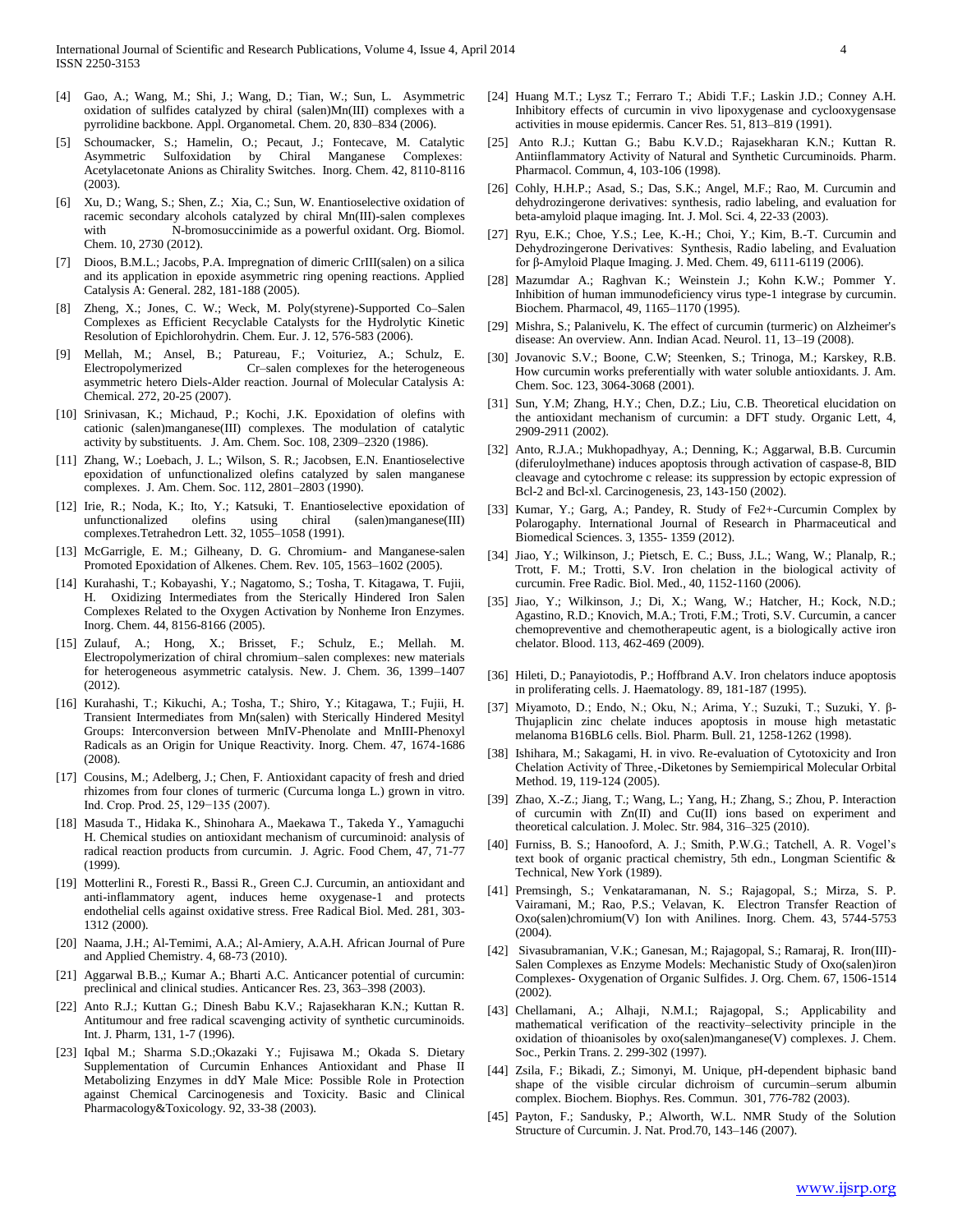- [46] Roughley, P.J.; Whiting, D.A. Experiments in the biosynthesis of curcumin. J. Chem. Soc. Perkin Trans. 1. 69, 2379-2388 (1973).
- [47] Arrieta, A.; Beyer, L.; Kleinpeter, E.; Lehmann, J.; Dargatz, M. Synthese und 1H-NMR-spektroskopische Untersuchungen neuer Curcuminanaloga. J. Prakt. Chem. 334, 696-700 (1992).
- [48] Khopde, S.M.; Priyadarsini, K.I.; Palit, D.K.; Mukherjee, T. Effect of solvent on the excited-state photophysical properties of curcumin. Photochem. Photobiol. 72, 625-631 (2000).
- [49] Chignell, C.F.; Bilski, P.; Reszk, K.J.; Motten, A.G.; Sik, R. H.; Dahl, T. A. Spectral and photochemical properties of curcumin. Photochem. Photobiol. 59, 295-302 (1994).
- [50] Bong, P. H. Spectral and Photophysical Behaviors of Curcumin and Curcuminoids. Bull. Korean. Chem. Soc. 21, 81-86 (2000).
- [51] Balasubramanian, K. Theoretical calculations on the transition energies of the UV–visible spectra of curcumin pigment in turmeric. Indian J. Chem., Sect. A 30, 61–65(1991)
- [52] Pedersen, U.; Ramussen, P. B.; Lawesson, S. Synthesis of naturally occurring curcuminoids and related compounds. Liebigs. Ann. Chem. 12, 1557-1569 (1985).

#### AUTHORS

**First Author** – T. Rajendran, Professor, Department of Chemistry, PSNA College of Engineering & Technology, Dindigul-624 622, India.

**Second Author** – K. Senthil Murugan, Research Scholar,

Department of Chemistry, Vivekananda College, Tiruvedakam West, Madurai 625 234, India.

# **Figures:**

**Third Author** – G. Balakrishnan, Research Scholar, Department of Chemistry, Vivekananda College, Tiruvedakam West, Madurai 625 234, India.

**First Author** – C. Karthikeyan, Research Scholar, Department of Chemistry, Vivekananda College, Tiruvedakam West, Madurai 625 234, India.

**Second Author** – S. Thanaraj, P.G. Student, Department of Chemistry, Vivekananda College, Tiruvedakam West, Madurai 625 234, India.

**Third Author** – G. Arunkumar, P.G. Student, Department of Chemistry, Vivekananda College, Tiruvedakam West, Madurai 625 234, India.

**First Author** – V. K. Sivasubramanian, Associate Professor, Department of Chemistry, Vivekananda College, Tiruvedakam West, Madurai 625 234, India

**Second Author** – M. Ganesan, Associate Professor, Department of Chemistry, Vivekananda College, Tiruvedakam West, Madurai 625 234, India

**Third Author** – K. Vijaya, Professor, Department of Chemistry, PSNA College of Engineering & Technology, Dindigul-624 622, India.

#### **Correspondence Author** – T. Rajendran,

trajan602012@gmail.com , Tel.: +91-451-2554032 Fax: +91- 451-2554249



**Figure 1.**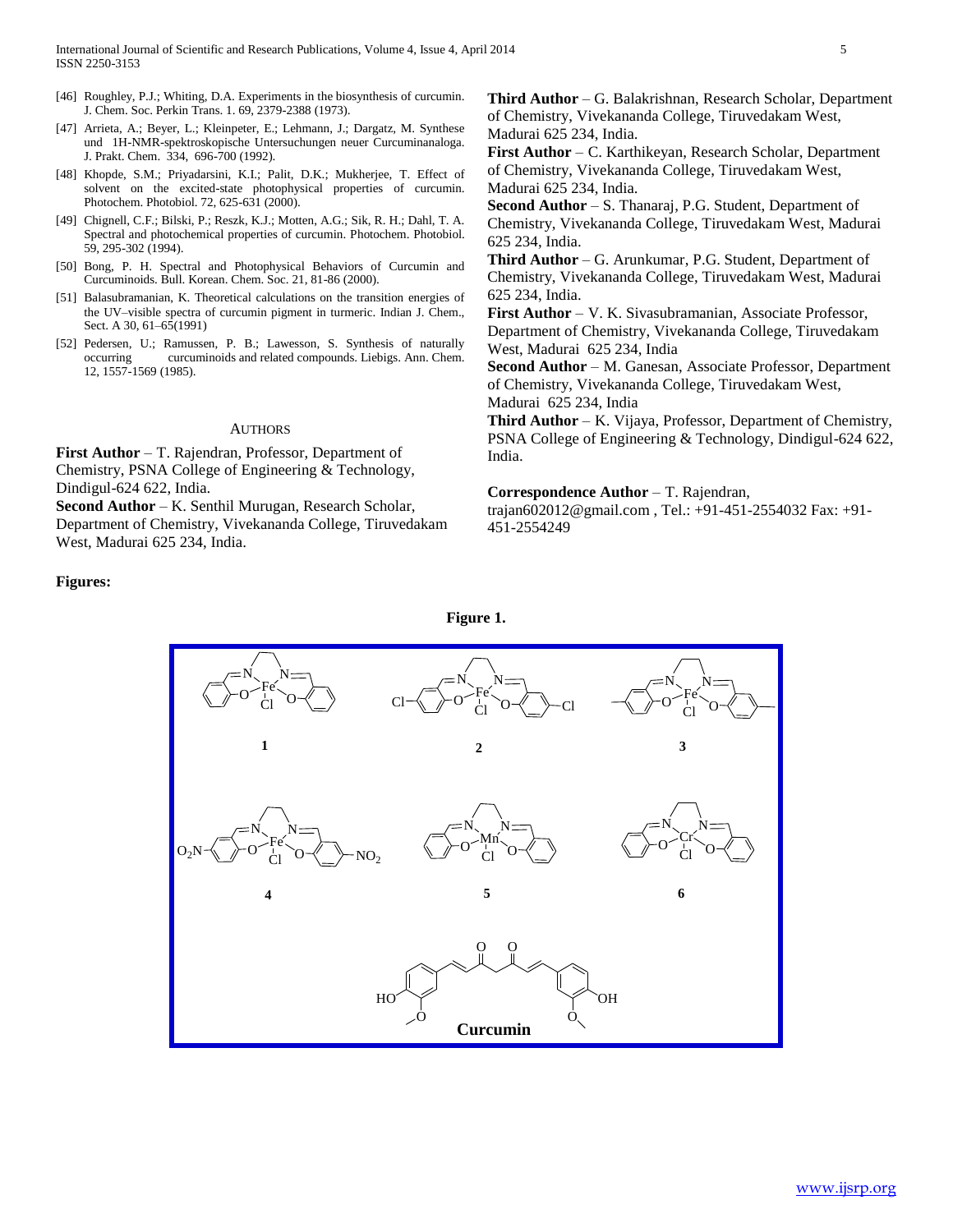International Journal of Scientific and Research Publications, Volume 4, Issue 4, April 2014 6 ISSN 2250-3153







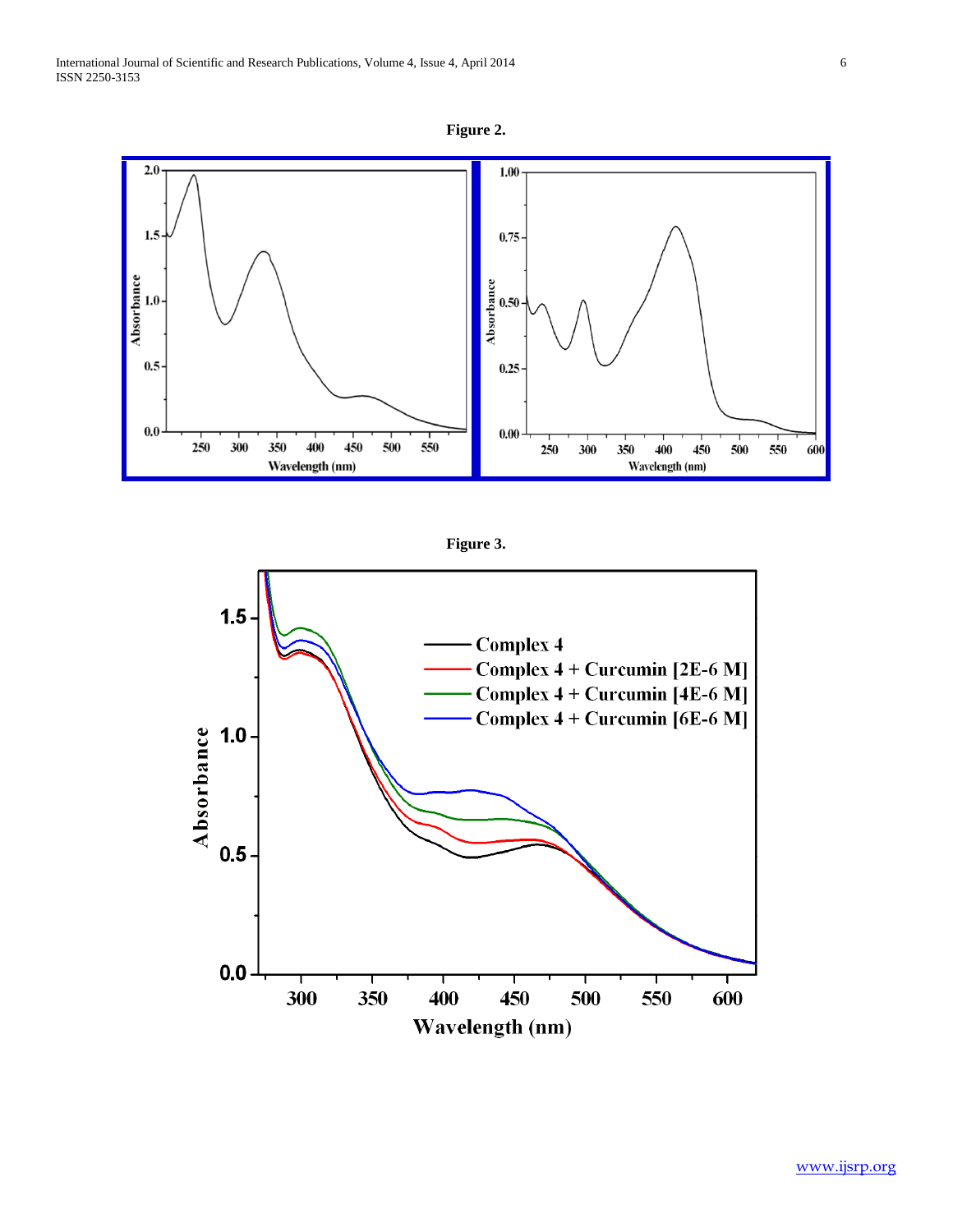| $\vert$ S.No     | <b>Complex</b> | $\lambda_{\max}$ , nm | $E_{1/2}$ , V (vs. SCE) |
|------------------|----------------|-----------------------|-------------------------|
|                  | Complex 1      | 470                   | $-0.28$                 |
| $\vert$ 2.       | Complex 2      | 470                   | $-0.24$                 |
| $\vert 3. \vert$ | Complex 3      | 468                   | $-0.30$                 |
| $\vert 4.$       | Complex 4      | 463                   | $-0.15$                 |
| $\vert 5. \vert$ | Complex 5      | $409$ (sh)            | -                       |
| $\vert$ 6.       | Complex 6      | 415                   | $0.44^{\rm a}$          |

 ${}^{a}$ Reported  $E_{red}$  value. ${}^{41}$ 

**Table 2.**

| S.No | <b>Complex</b> | Stretching frequency, $v^{-1}$ (cm <sup>-1</sup> ) |
|------|----------------|----------------------------------------------------|
|      | Complex 1      | 3636, 3543, 1639, 1621, 1293.                      |
|      | Complex 2      | 3639, 3599, 3554, 1987, 1635, 1552, 1180, 623.     |
|      | Complex $3$    | 3666, 3635, 3557, 1636, 1293, 1228, 862.           |

**Table 3.**

| S.No | [Complex] (in<br>mol $L^{-1}$ ) | [curcumin]<br>$(in \text{ mol } L^{-1})$ | $\lambda_{\text{max}}$<br>(nm) | $10^{-5} \epsilon_{\text{max}}$ | $10^{3}$ K <sub>b</sub> |
|------|---------------------------------|------------------------------------------|--------------------------------|---------------------------------|-------------------------|
|      | $2 X 10^{-4}$                   | $2 X 10^{-6}$                            | 460                            | 2.8                             | 2.10                    |
| 2.   | $2 X 10^{-4}$                   | $4 \times 10^{-6}$                       | 441                            | 1.6                             | 10.30                   |
| 3.   | $2 X 10^{-4}$                   | $6 X 10^{-6}$                            | 418                            | 1.1                             | 14.70                   |
| 4.   | $2 X 10^{-4}$                   | $8 X 10^{-6}$                            | 393                            | 0.97                            | 24.60                   |

**Table 4.**

| S.No | [Complex]<br>(in<br>mol $L^{-1}$ ) | [curcumin]<br>$(in \text{ mol } L^{-1})$ | $\lambda_{\rm max}$<br>(nm) | $10^{-5} \epsilon_{\rm max}$ | $10^{-1} \text{K}_{\text{b}}$ |
|------|------------------------------------|------------------------------------------|-----------------------------|------------------------------|-------------------------------|
|      | $2 \times 10^{-4}$                 | $2 X 10^{-6}$                            | 412                         | 10.51                        | 5.64                          |
| 2.   | $2 \times 10^{-4}$                 | $4 \times 10^{-6}$                       | 420                         | 7.15                         | 7.45                          |
| 3.   | $2 X 10^{-4}$                      | $6 X 10^{-6}$                            | 420                         | 6.28                         | 8.68                          |
| 4.   | $2 X 10^{-4}$                      | $8 X 10^{-6}$                            | 419                         | 6.18                         | 9.58                          |
|      | $2 \times 10^{-4}$                 | $10 \times 10^{-6}$                      | 419                         | 6.02                         | 10.10                         |

**Table. 5.**

| S.No | [Complex]<br>$(in \mod L^{-1})$ | <b>l</b> curcumin<br>$(in \text{ mol } L^{-1})$ | $\mathcal{N}_{\max}$<br>(nm) | $\sim$ 0<br>1V<br>$c_{\rm max}$ | ידו-∩ו<br>1U.<br>$\mathbf{n}_b$ |
|------|---------------------------------|-------------------------------------------------|------------------------------|---------------------------------|---------------------------------|
| . .  | $\cdot 10^{-4}$<br>2X           | $2 \text{ X } 10^{\degree}$                     | 440                          | 2.80                            | 2.00                            |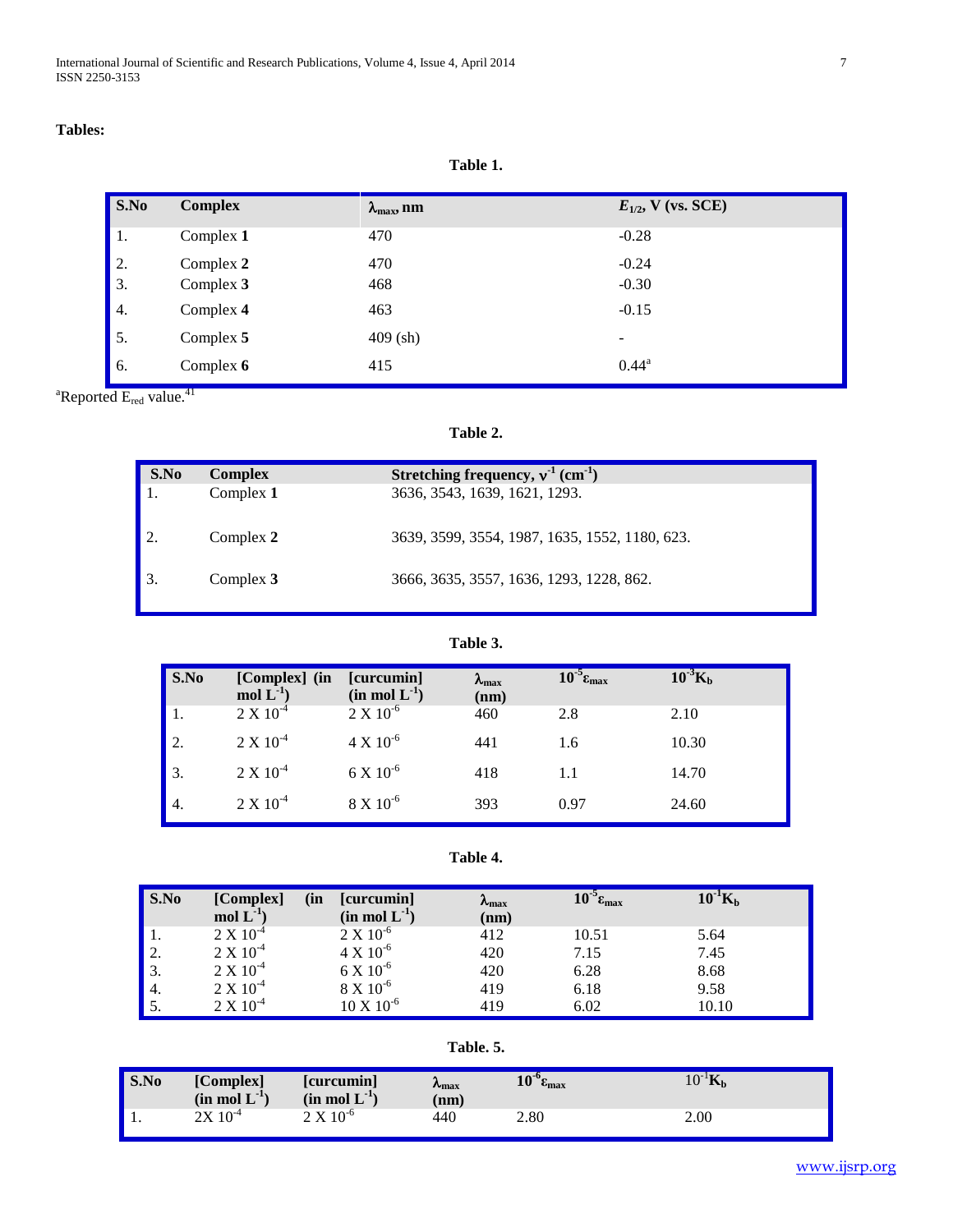International Journal of Scientific and Research Publications, Volume 4, Issue 4, April 2014 8 ISSN 2250-3153

| ---- | $\blacksquare$ 2. | $2 \times 10^{-4}$ | $4 \times 10^{-6}$ | 415 | .80  | 3.90 |
|------|-------------------|--------------------|--------------------|-----|------|------|
|      | $\vert$ 3.        | $2 \times 10^{-4}$ | $6 X 10^{-6}$      | 417 | 1.40 | 5.30 |
|      | $\blacksquare$ 4. | $2 X 10^{-4}$      | $8 \times 10^{-6}$ | 417 | 1.30 | 5.90 |

# **Table 6.**

| S.No | [Complex]<br>$(in \mod L^{-1})$ | [curcumin]<br>$(in \mod L^{-1})$ | $\lambda_{\text{max}}$<br>(nm) | $10^{-5} \epsilon_{\text{max}}$ | $10^{-3}$ K <sub>b</sub> |
|------|---------------------------------|----------------------------------|--------------------------------|---------------------------------|--------------------------|
| 1.   | $2 X 10^{-4}$                   | $2 X 10^{-6}$                    | 453                            | 9.47                            | 4.25                     |
| 2.   | $2 X 10^{-4}$                   | $4 X 10^{-6}$                    | 444                            | 7.59                            | 4.70                     |
| 3.   | $2 X 10^{-4}$                   | $6 X 10^{-6}$                    | 435                            | 7.38                            | 4.72                     |
| 4.   | $2 X 10^{-4}$                   | $8 X 10^{-6}$                    | 432                            | 7.13                            | 4.79                     |
| 5.   | $2 X 10^{-4}$                   | $10 \text{ X} 10^{-6}$           | 428                            | 6.69                            | 4.84                     |
| 6.   | $2 X 10^{-4}$                   | $12 \times 10^{-6}$              | 427                            | 6.88                            | 4.89                     |
| 7.   | $2 X 10^{-4}$                   | $14 \times 10^{-6}$              | 426                            | 7.04                            | 4.92                     |

# **Table 7.**

| S.No             | [Complex]<br>$(in \text{ mol } L^{-1})$ | [curcumin]<br>$(in \text{ mol } L^{-1})$ | $\lambda_{\text{max}}$<br>(nm) | $10^{-5} \epsilon_{\text{max}}$ | $10^{-3}$ K <sub>b</sub> |
|------------------|-----------------------------------------|------------------------------------------|--------------------------------|---------------------------------|--------------------------|
| 1.               | $2 X 10^{-4}$                           | $2 X 10^{-6}$                            | 394                            | 29.64                           | 4.61                     |
| 2.               | $2 X 10^{-4}$                           | $4 \times 10^{-6}$                       | 419                            | 2.90                            | 3.02                     |
| 3.               | $2 X 10^{-4}$                           | $6 X 10^{-6}$                            | 422                            | 2.73                            | 3.57                     |
| $\overline{4}$ . | $2 X 10^{-4}$                           | $8 \times 10^{-6}$                       | 423                            | 2.73                            | 3.95                     |
| 5.               | $2 X 10^{-4}$                           | $10 \text{ X} 10^{-6}$                   | 424                            | 2.53                            | 4.10                     |
| 6.               | $2 X 10^{-4}$                           | $12 X 10^{-6}$                           | 425                            | 2.44                            | 4.24                     |
| 7.               | $2 X 10^{-4}$                           | $14 \times 10^{-6}$                      | 425                            | 2.49                            | 4.40                     |

# **Table 8.**

| S.No | [Complex]<br>$(in \text{ mol } L^{-1})$ | [curcumin]<br>$(in \mod L^{-1})$ | $\lambda_{\text{max}}$<br>(nm) | $10^{-5} \epsilon_{\text{max}}$ | $10^{-3}$ K <sub>b</sub> |
|------|-----------------------------------------|----------------------------------|--------------------------------|---------------------------------|--------------------------|
| 1.   | $2 X 10^{-4}$                           | $2 X 10^{-6}$                    | 412                            | 10.88                           | 2.64                     |
| 2.   | $2 X 10^{-4}$                           | $4 \times 10^{-6}$               | 412                            | 7.39                            | 3.28                     |
| 3.   | $2 X 10^{-4}$                           | $6 X 10^{-6}$                    | 414                            | 7.37                            | 3.86                     |
| 4.   | $2 X 10^{-4}$                           | $8 X 10^{-6}$                    | 414                            | 7.17                            | 4.02                     |
| 5.   | $2 X 10^{-4}$                           | $10 X 10^{-6}$                   | 415                            | 6.78                            | 4.29                     |
| 6.   | $2 X 10^{-4}$                           | $12 \times 10^{-6}$              | 416                            | 6.54                            | 4.42                     |
| 7.   | $2 X 10^{-4}$                           | $14 \times 10^{-6}$              | 416                            | 6.39                            | 4.50                     |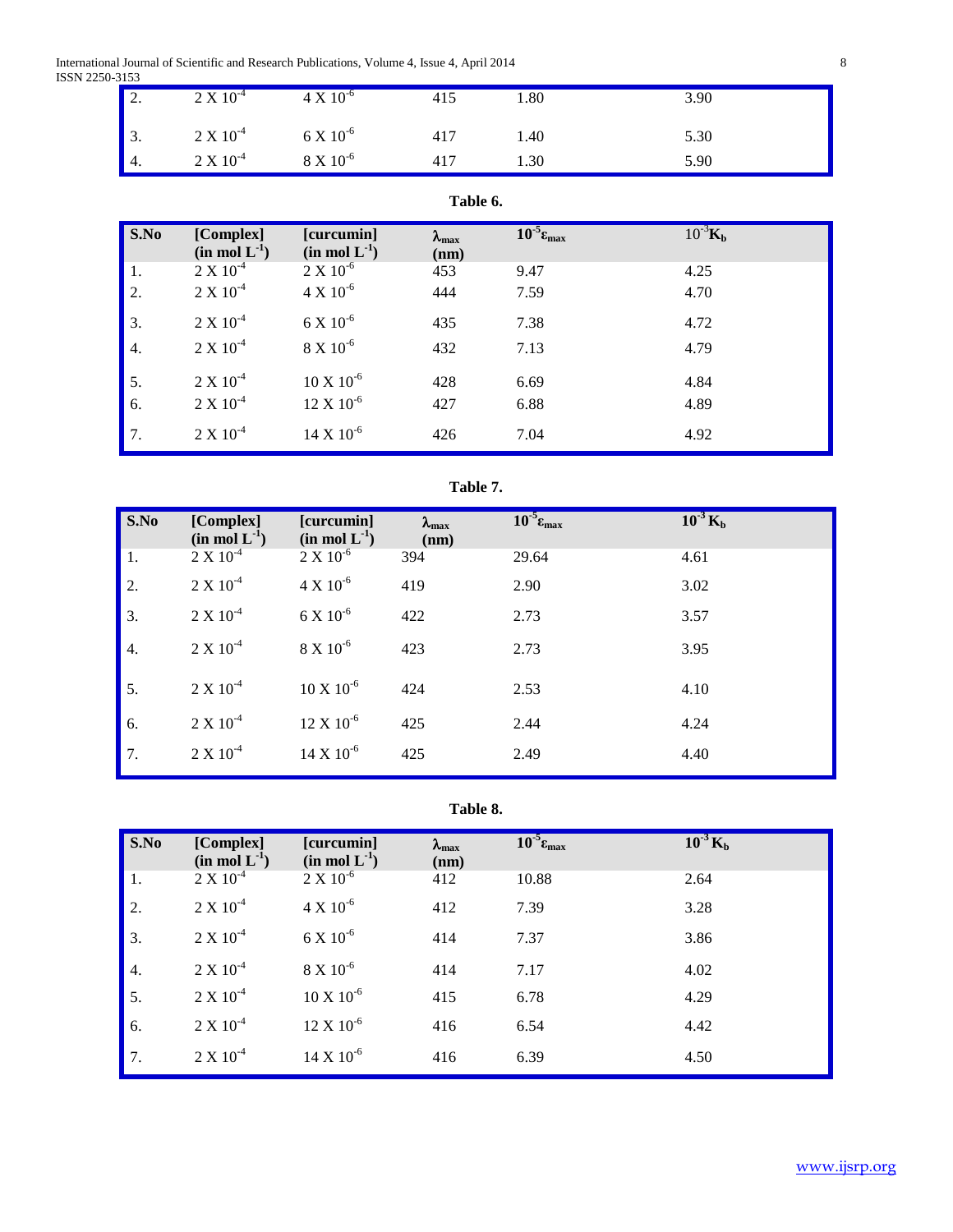# **Figure Captions:**

**Figure 1.** Structure of Metal-Salen complexes (I-VI) and Curcumin.

**Figure 2.** Electronic absorption spectrum of complex 4 (left) and curcumin (right) in acetonitrile at 298 K.

Figure 3. Overlay electronic absorption spectrum of complex 4 during incremental addition of curcumin in acetonitrile at 298 K. **Table Captions:**

**Table 1.** The LMCT absorption maximum and electrochemical data of complexes (1-6) in acetonitrile at 298 K.

**Table 2.** IR Spectral data of Metal- salen Complexes in acetonirile at 298 K.

**Table 3.** UV-visible titration of Fe -salen Complex 1 with curcumin and binding constants at 298 K.

**Table 4.** UV-visible titration of Fe-chloro salen Complex 2 with curcumin and binding constants at 298 K.

Table 5. UV-visible titration of Fe(Me)<sub>2</sub> Salen Complex 3 with curcumin and binding constants at 298 K.

**Table 6.** UV-visible titration of  $Fe(NO<sub>2</sub>)<sub>2</sub>$  Salen Complex 4 with curcumin and binding constants at 298 K.

**Table 7.** UV-visible titration of Mn- Salen Complex 5 with curcumin and binding constants at 298 K.

**Table 8.** UV-visible titration of Chromium Salen Complex 6 with curcumin and binding constants at 298 K.

# **Supporting Informations:**



**SI 1**. Cyclic voltammogram of complex **1** at different scan rate.



**SI 2.** Overlay electronic absorption spectrum of complex 1 during incremental addition of curcumin in acetonitrile at 298 K.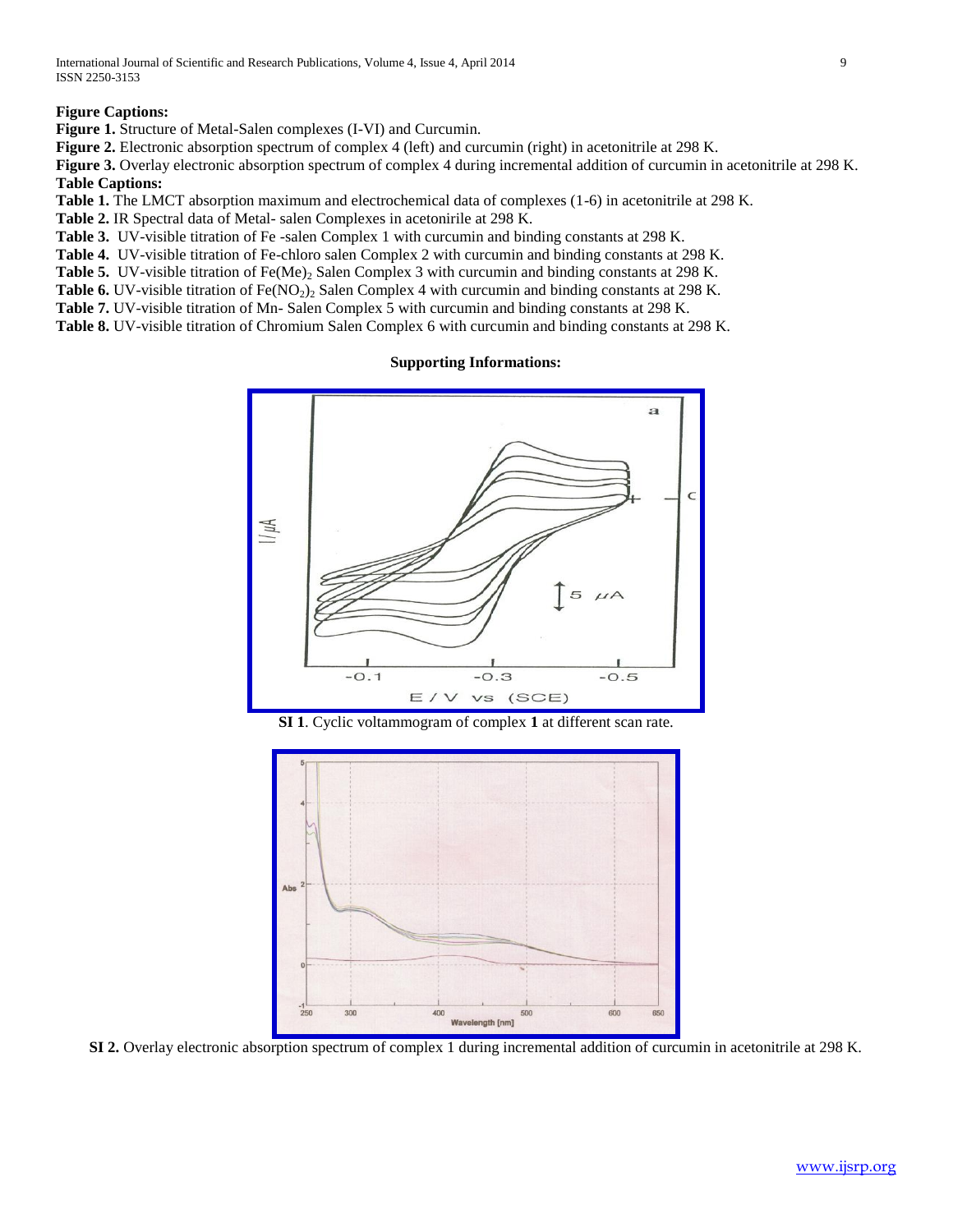

SI 3. Overlay electronic absorption spectrum of complex 3 during incremental addition of curcumin in acetonitrile at 298 K.



**SI 4.** FT-IR spectrum of complex 1 in acetonitrile at 298 K.